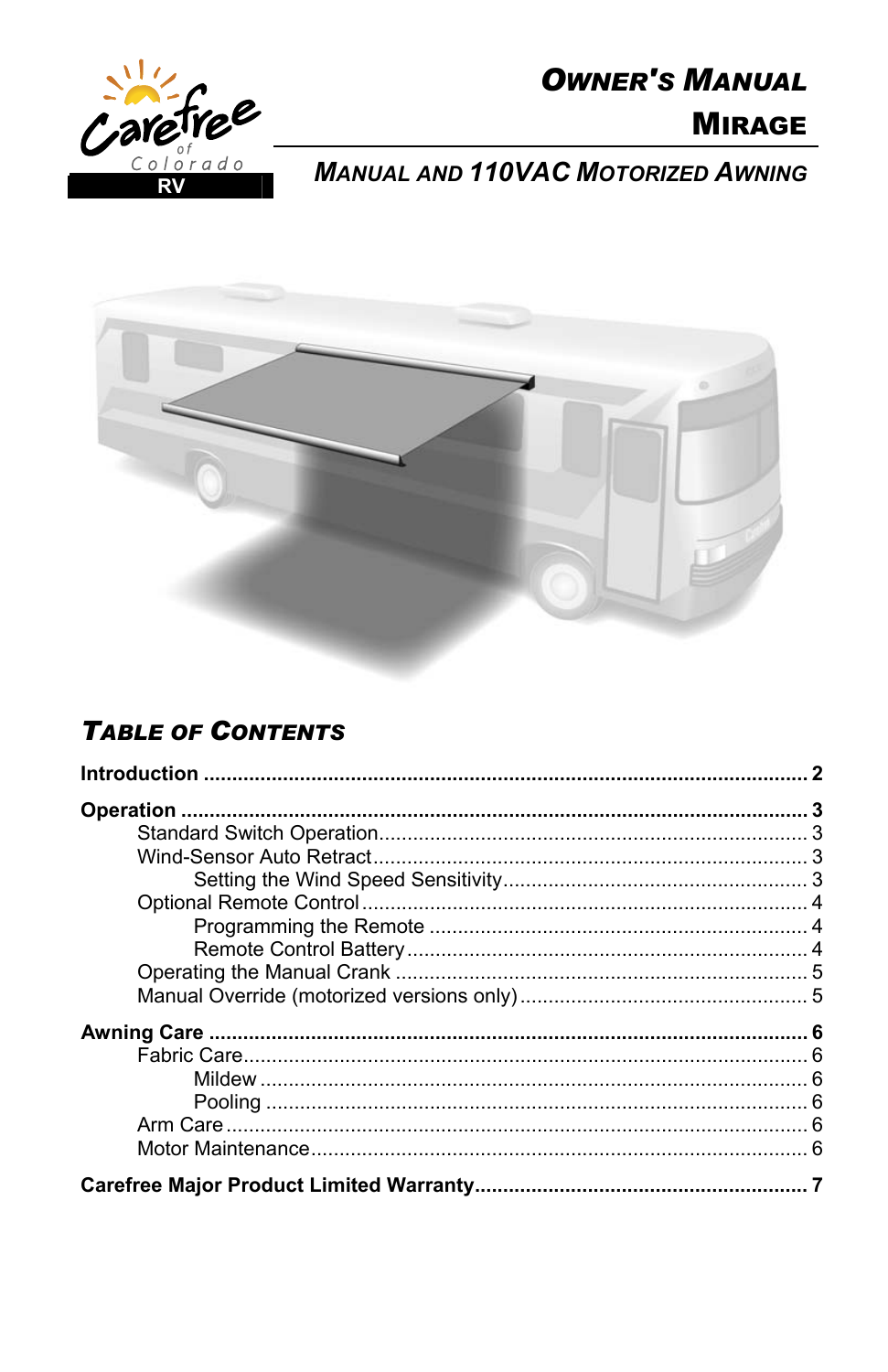### <span id="page-1-0"></span>INTRODUCTION

From it's beginning in the early 70's, Carefree of Colorado has emerged as the premier manufacturer of quality awnings and accessories for Recreational Vehicles (RVs). Our full line of products can provide the accessories that match your life style; no matter what type of RV you own.

Check with your dealer to discover the products that can make your life more Carefree.

The Mirage Patio Awning offers the coach owner an awning system that provides as much or as little shade as required. The canopies are housed in an aluminum case that easily blends in with the coach side wall. The canopy is made from Sunbrella® fabric.

Each unit is equipped with Mirage lateral support arms that are the strongest available on the market. No vertical arms interfere with coach sidewalls or equipment that may be mounted on the sidewalls or sidewall graphics. These arms can also be adjusted to vary the canopy pitch up to 2 feet (it is strongly recommended that service and adjustments be performed by trained technicians).

The unique and innovative 110V standard electronic control system provides the user with simple pushbutton controls. The standard motorized version provides the user with two interior switches; one for power on/off and one for awning positioning. The optional auto-retract system can automatically retract the awning during windy conditions. An optional RF remote control is available.

# WARNING

**AWNINGS ARE DESIGNED TO PROVIDE SHADE AND PROTECTION FROM THE SUN. THE EFFECTS OF WIND AND RAIN ON AN AWNING ARE UNPREDICTABLE AND CAN CAUSE SEVERE DAMAGE TO THE AWNING AND/OR THE VEHICLE. IF WIND OR EXTENDED PERIODS OF RAIN ARE EXPECTED, ROLL UP THE AWNING AND SECURE.** 

# WARNING

**KEEP ALL SOURCES OF HEAT AND FLAME AWAY FROM THE AWNING CANOPY. FABRIC IS NOT FIRE-PROOF AND CAN BURN IF LEFT IN CONTACT WITH ANY FLAME OR HEAT SOURCE.** 

## $\triangle$ CAUTION

**IT IS RECOMMENDED THAT IF LEAVING THE RV UNATTENDED FOR A LENGTH OF TIME, RETRACT THE AWNING TO AVOID UNEXPECTED CLIMATE CONDITIONS.** 

## $\triangle$ caution

**AUTO-RETRACT SYSTEMS PROVIDE PROTECTION AGAINST ADVERSE ELEMENTS; BUT NO AUTO-RETRACT SYSTEM IS A GUARANTEE AGAINST SEVERE OR DESTRUCTIVE WEATHER; THE EFFECTS OF WIND AND RAIN ON AN AWNING ARE UNPREDICTABLE AND MAY CAUSE SEVERE DAMAGE TO THE AWNING AND/OR VEHICLE. IF WIND OR EXTENDED PERIODS OF RAIN ARE EXPECTED, RETRACT THE AWNING.**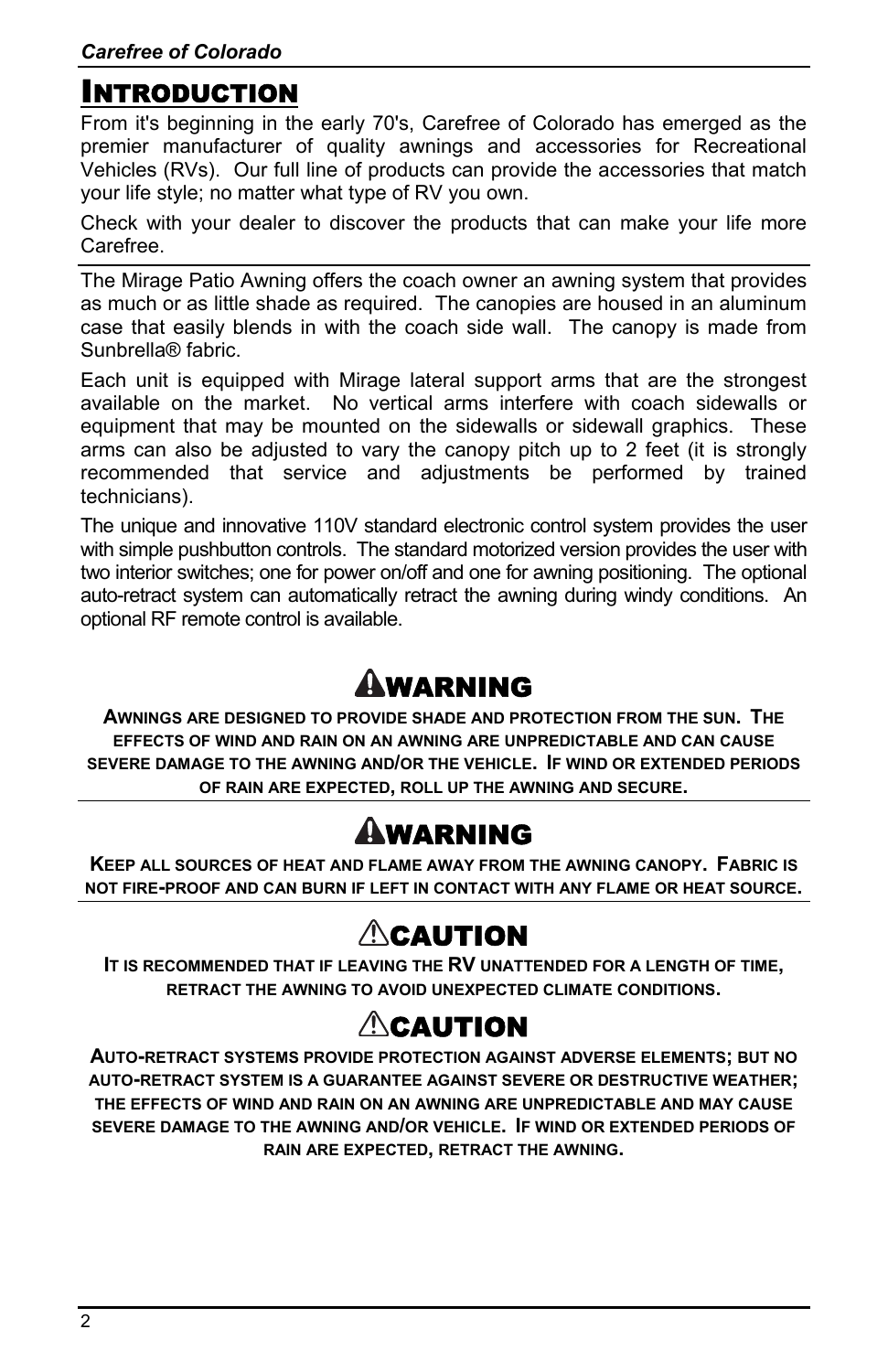## <span id="page-2-0"></span>**OPERATION**

### *STANDARD SWITCH OPERATION*

The switches with the Mirage Patio Awning are press on and release. It is not necessary to hold the switch while the awning is extending or retracting.

- Flip the POWER SWITCH to the ON position.
- Press the PATIO SWITCH to extend the awning. The awning will continue to extend out to the maximum extension.
- Pressing the PATIO SWITCH a second time will stop the awning.
- Press the switch a third time and the awning will retract.



Mirage034

Turn off the power by flipping the POWER SWITCH to the OFF position.

**Always place the POWER SWITCH in the OFF position when the awning is not used and during transit. This prevents the awning from being accidentally opened.** 

### *WIND-SENSOR AUTO RETRACT*

The optional wind-sense auto retract system uses an anemometer to measure wind speed. The system is always on when the awning is extended. When the wind reaches the user set value, the awning will automatically retract.

When the wind speed exceeds the set value for longer than 2 seconds, the retract command is activated. While the wind speed exceeds the set value, all extend and stop commands are ignored. When the wind speed drops below the set value, operation will return to normal after a brief delay.

#### \* **CAUTION**

**THE WIND-SENSE AUTO RETRACT SYSTEM IS A PREMIERE ELECTRONIC AUTO-RETRACT SYSTEM THAT PROVIDES PROTECTION AGAINST ADVERSE ELEMENTS; BUT NO AUTO-RETRACT SYSTEM IS A GUARANTEE AGAINST SEVERE OR DESTRUCTIVE WEATHER; THE EFFECTS OF WIND AND RAIN ON AN AWNING ARE UNPREDICTABLE AND MAY CAUSE SEVERE DAMAGE TO THE AWNING AND/OR BUILDING. IF WIND OR EXTENDED PERIODS OF RAIN ARE EXPECTED, RETRACT THE AWNING.** 

#### *SETTING THE WIND SPEED SENSITIVITY*

The wind sensitivity can be set for a preferred wind speed.

- 1. Locate the system control box and remove the front cover.
- 2. In the center of the control board, locate the speed adjust switch.
- 3. Turn the switch to the desired setting. Turning to the left increases sensitivity (less wind); turning to the right decreases sensitivity (higher wind). The label next to the switch gives approximate wind speed values in miles per hour.
- 4. Reattach the front cover.

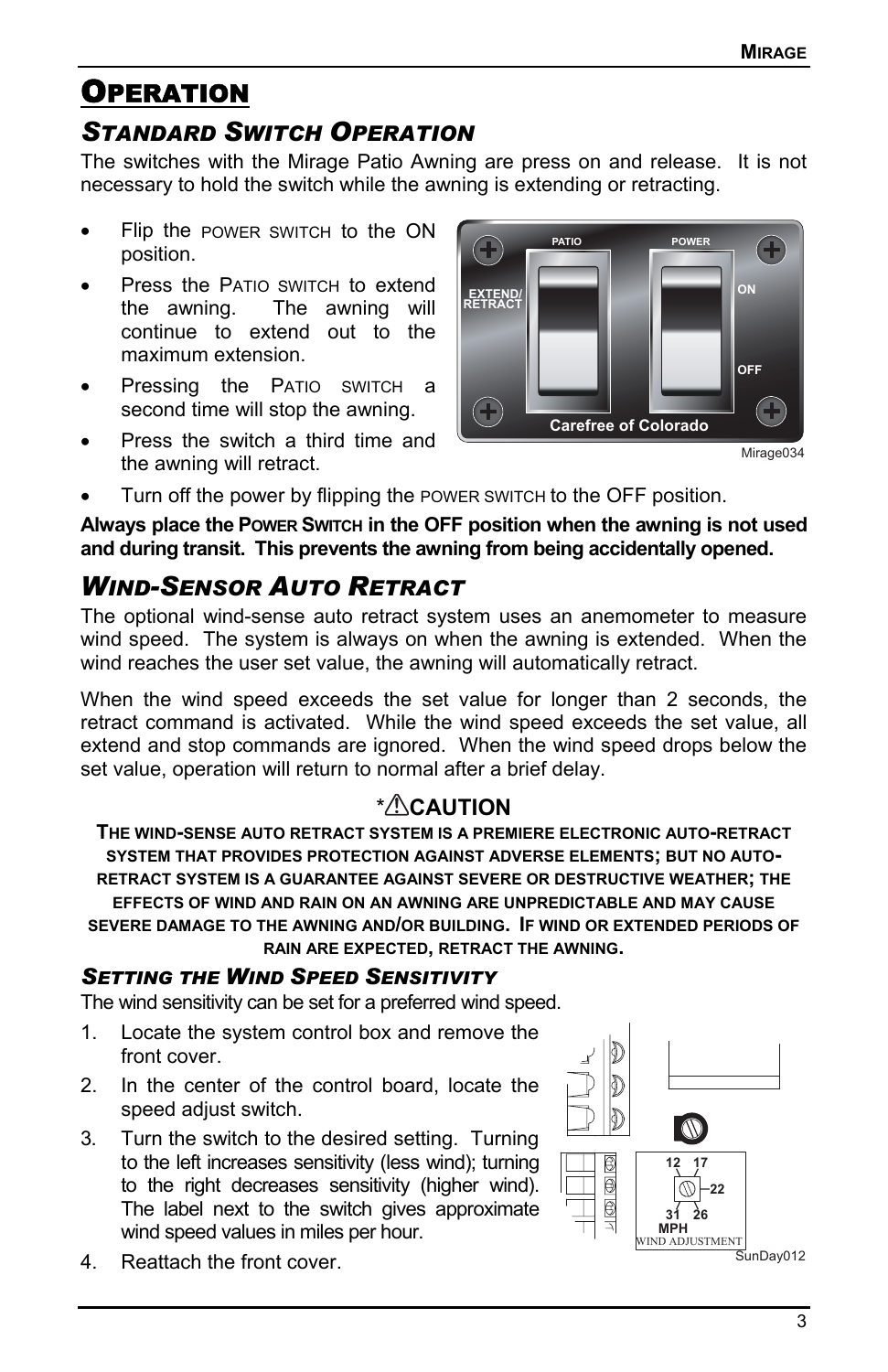### <span id="page-3-0"></span>*OPTIONAL REMOTE CONTROL*



- Press and release the up arrow to retract the awning. The awning will retract until fully closed.
- Press the center button to stop the awning during extend or retract functions.
	- Press and release the down arrow to extend the awning. The awning will extend out to the maximum extension.

Sunday018a

#### *PROGRAMMING THE REMOTE*

When adding or replacing a remote control, it is necessary to program the transmitter and receiver.



- 1. Turn power ON.
- 2. Locate the system control box and remove the front cover.
- 3. Press the Programming Button (PROG) of the receiver located in control box (lower right corner) until LED illuminates.

**NOTE:** The receiver exits the program after 60 seconds and the LED will extinguish.

- 4. Press the Programming Button on the back of the transmitter (remote) with a ballpoint pen until the receiver's LED blinks. The address of the transmitter is instantly memorized and the receiver automatically ends the programming mode.
- 5. Reinstall the control box cover.

#### *REMOTE CONTROL BATTERY*

The remote uses a flat 3V Lithium Renata Battery (p/n CR2430) that should provide a long period of service. To access: carefully remove the screw from the back of the remote and remove the back case. Slide the old battery out of the battery holder and slide a new battery in. The + should face toward the back of the remote.

Batteries are available through your local battery outlets.

Battery life is dependent on frequency of use, environmental conditions and condition of remote.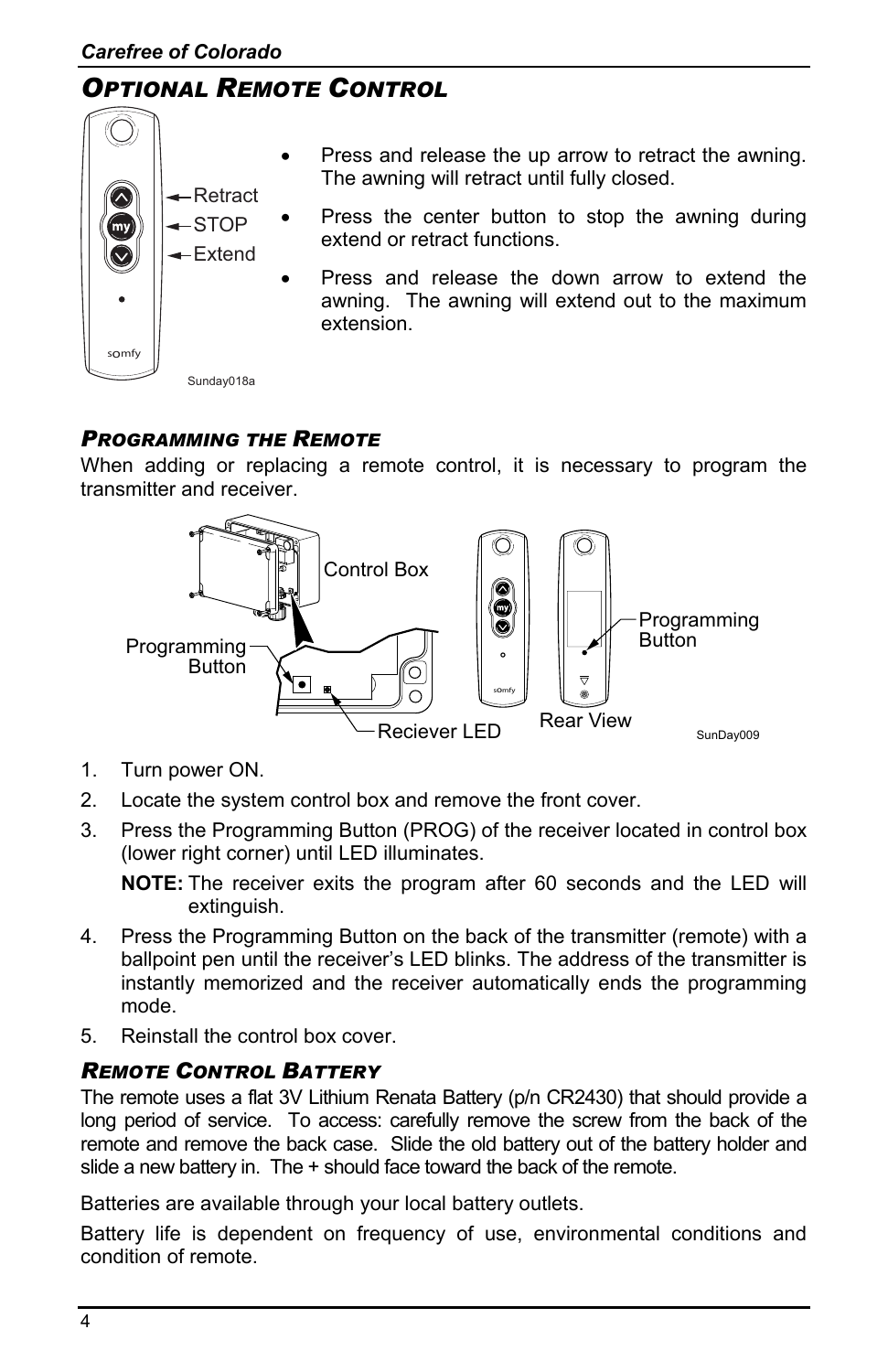### <span id="page-4-0"></span>*OPERATING THE MANUAL CRANK*

The following information applies to the manual configuration Mirage only.

- Insert the manual crank into the gear loop located on the side of the awning. Turn the handle to extend and retract the awning.
- The crank handle may be extended or shortened by turning the twist lock knob counterclockwise and sliding the handle in or out as desired. Lock the handle in place by turning the twist lock knob clockwise.



### *MANUAL OVERRIDE (MOTORIZED VERSIONS ONLY)*

If 110V power is not available to the coach, the Mirage awning can still be safely retracted using the manual override. The bypass may be accessed from inside the case on the motor housing or from the top of the case above the motor housing.

*To use the top bypass access*: Remove the screw and well nut that is used to secure the end cap.

*To use the inside bottom access:* The awning must be open a minimum of 8" to afford access to the override.

- 1. Chuck supplied 7mm hex key into a 3/8" battery powered drill.
- 2. Insert the hex key into the manual override on the awning. For the top access, it will be necessary to locate the hex by feel; it is not visible with the key inserted in the hole.



- 3. Operate the drill in the forward (clockwise) direction to close the awning. Reverse the drill to open the awning.
	- **NOTE: When using the bottom override, the awning can only be closed within 6-8". It will be necessary to use the top access to close the awning completely.**
- 4. When done, return the screw and well nut to the top of the case if removed.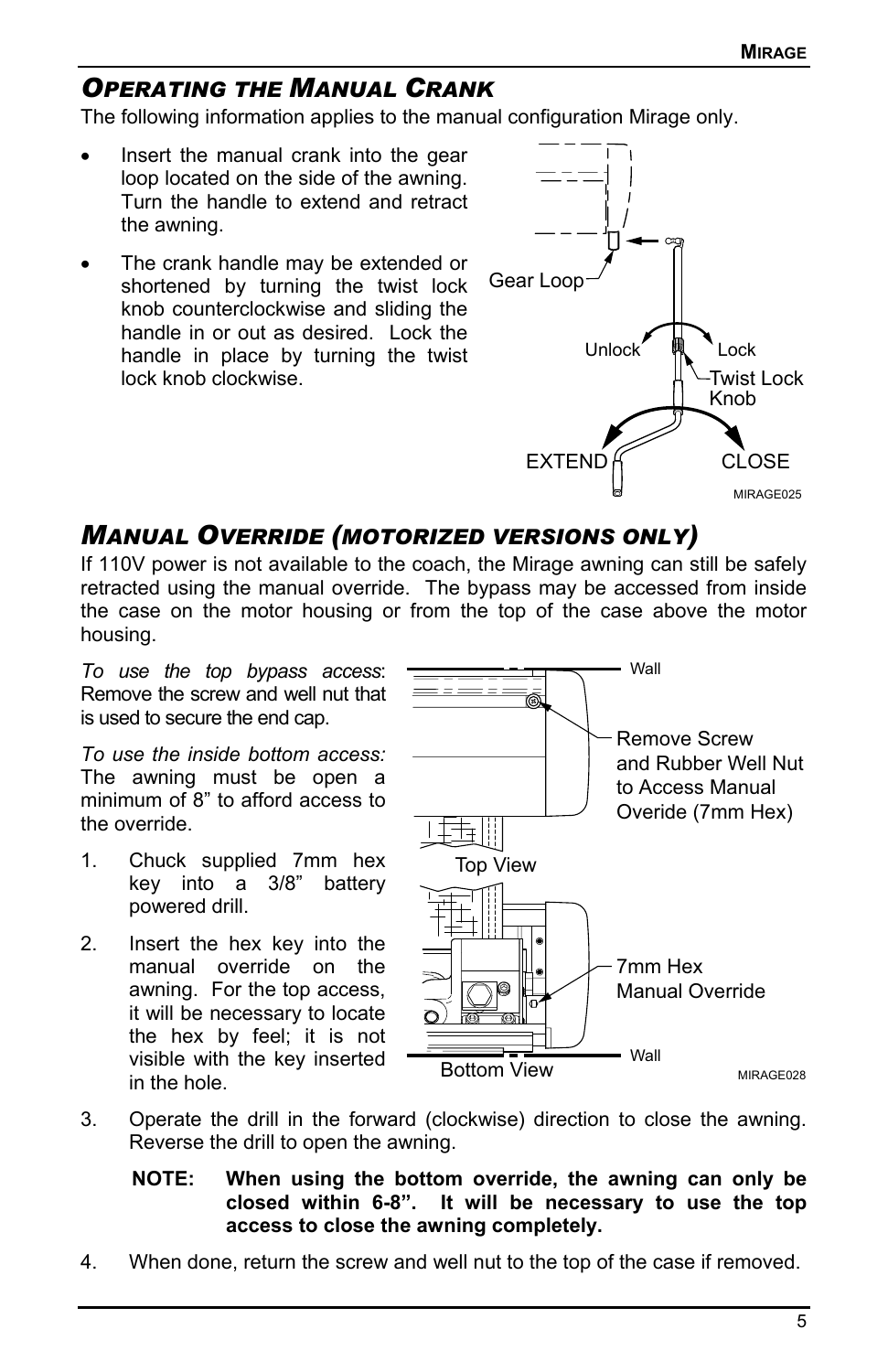## <span id="page-5-0"></span>AWNING CARE

Maintaining a Carefree Awning is easy. Just follow these basic steps:

- Always operate the awning according to the instructions.
- Periodically check that the fasteners are tight. Tighten if necessary.
- Keep the awning fabric and arms clean.

### *FABRIC CARE*

# **CAUTION**

#### **DO NOT USE OIL BASED CLEANERS OR ANY CAUSTIC, GRANULATED, OR ABRASIVE TYPE CLEANERS ON YOUR CAREFREE PRODUCT.**

- 1. One of the best ways to keep the fabric looking good and to delay the need for deep or vigorous cleanings is to hose fabrics off on a monthly basis with clear water. This practice will help prevent dirt from becoming deeply imbedded in the fabric. In most environments, a thorough cleaning will be needed every two to three years.
- 2. When it's time for a thorough cleaning, the fabric can be cleaned while still on the awning frame. Use a stiff brush and warm water with soap.
- 3. When cleaning the fabric, it is important to observe the following:
	- Always use a natural soap, never detergent.
	- Water should be cold to lukewarm, never more than 100°F.
	- Air-dry only. Never apply heat to the fabric.
	- Always allow the fabric to dry thoroughly before retracting the awning.

#### *MILDEW*

Mildew is a fungus growth that looks like dirt. Vinyl coated polyester fabrics are mildew resistant because of a chemical biocide in the vinyl coating. Under ordinary conditions, mildew will not appear. However, in areas where high temperature and humidity are common, mildew can be a problem and required the material to be washed more frequently. Thoroughly rinse the fabric with clean water and allow to air dry completely before rolling up the awning.

#### *POOLING*

When water collects on the top of the fabric, this is known as "pooling". This can occur during inclement weather or if a running air conditioner discharges over the awning. The water is dumped when the awning is retracted. It is recommended that if water accumulates on the top; retract the awning in steps (8"-12") to dump the water. This will help prevent the fabric from stretching or distorting.

**The effects of wind and rain on an awning are unpredictable. Severe damage to the awning and the vehicle may result. IF WIND OR EXTENDED PERIODS OF RAIN ARE EXPECTED, RETRACT THE AWNING AND SECURE.** 

## *ARM CARE*

The best method of keeping the spring arms operating smoothly is to clean them. Periodically wash the arms with running water (i.e. a hose) to keep them clean. If the arms still do not move easily, lightly spray the joints with a dry silicone lubricant.

### *MOTOR MAINTENANCE*

• Check all wiring and connections for wear. Repair when needed.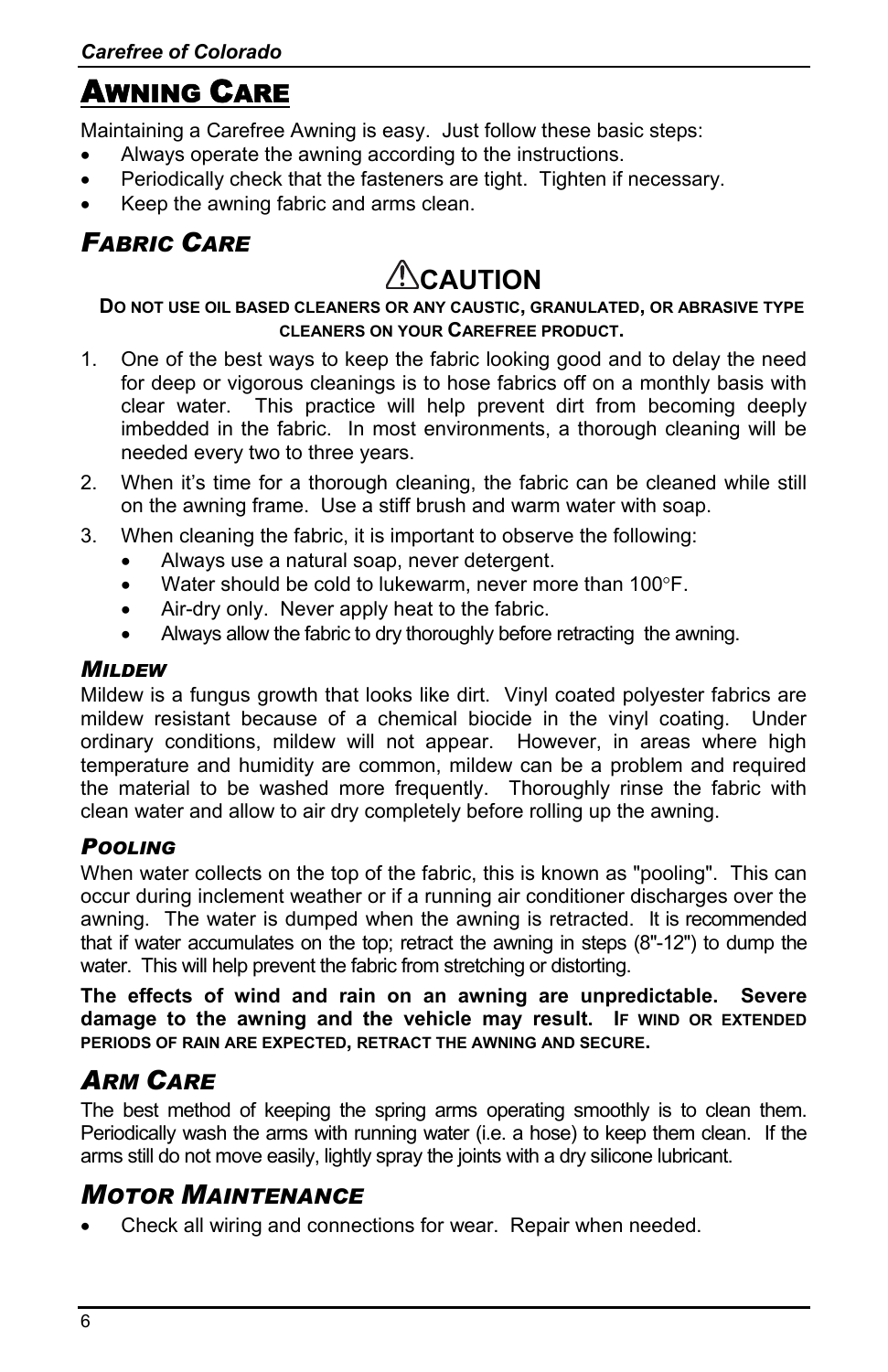## <span id="page-6-0"></span>CAREFREE MAJOR PRODUCT LIMITED WARRANTY

Carefree of Colorado (hereafter referred to as Carefree) warrants to the first retail Purchaser that the Carefree Product is free of defects in material and workmanship within the terms and conditions as set forth in the warranty statement available online at www.carefreeofcolorado.com. Carefree's obligation under this warranty is limited to the repair or replacement, at Carefree's option, of any defective component with new or factory refurbished components.

OWNER MUST RETAIN THE ORIGINAL PROOF OF PURCHASE AND/OR HAVE THE PRODUCT WARRANTY REGISTRATION ON FILE AT CAREFREE FOR WARRANTY CLAIMS.

THIS WARRANTY IS NOT TRANSFERABLE.

**For** 

- **Warranty Duration;**
- **Warranty Coverage and Exclusions;**
- **Warranty Terms of Coverage; and,**
- **Warranty Claim Procedures**

**Refer to publication 052580-111 "Carefree Major Product Limited Warranty" available online at [www.carefreeofcolorado.com](http://www.carefreeofcolorado.com/)**

*Register your Carefree products on-line at* **[www.carefreeofcolorado.com](http://www.carefreeofcolorado.com/)**

*Publications available on-line @* **www.carefreeofcolorado.com:**

**052979-201 Mirage, Manual and Motorized, Owner's Manual** 

- **052979-003 Mirage Installation Manual**
- **052979-301 Mirage Service Manual**

*IMPORTANT NOTICE***: It is strongly recommended that adjustments and repairs not described in this book be performed by trained technicians at your Authorized Carefree Dealer. Work performed by non-authorized persons or businesses may void warranty.** 

| <b>Carefree of Colorado</b> |  |
|-----------------------------|--|
| a Scott Fetzer company      |  |

**Carefree of Colorado** 2145 W. 6th Avenue Broomfield, CO 80020 a **Scott Fetzer** company 303-469-3324 ♦ www.carefreeofcolorado.com